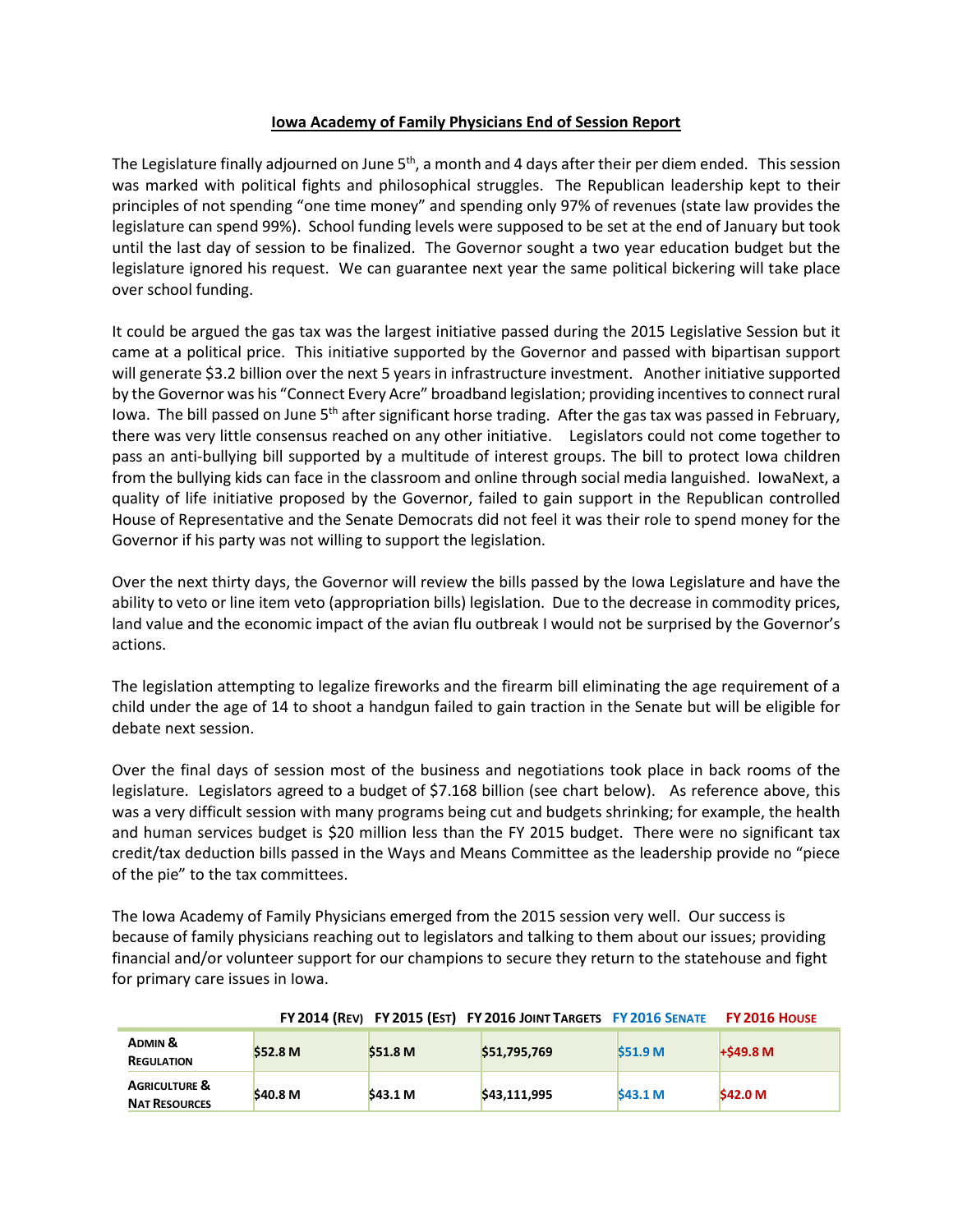| <b>ECONOMIC</b><br><b>DEVELOPMENT</b>      | \$41.4 M             | \$42.6 M  | \$42,250,763    | S44.3 M         | S41.4 M            |
|--------------------------------------------|----------------------|-----------|-----------------|-----------------|--------------------|
| <b>EDUCATION</b>                           | \$898.9 M            | \$986.1 M | \$992,236,365   | \$1.0259B       | \$977.6 M          |
| <b>HEALTH &amp; HUM</b><br><b>SERVICES</b> | \$1.75097B           | \$1.8586B | \$1,839,390     | \$1,9044B       | \$1.8 <sub>B</sub> |
| <b>JUSTICE SYSTEM</b>                      | \$716.4 <sub>M</sub> | \$731.5 M | \$735,791,531   | <b>S742.2 M</b> | $+5728.0 M$        |
| <b>STANDINGS</b>                           | \$2.9810 $B$         | \$3.2806B | \$3,463,567,719 | \$3.5452B       | \$3.5B             |
| <b>GRAND TOTAL</b>                         | \$6.482B             | \$6.994B  | \$7.168B        | \$7.357B        | \$7.175B           |

The IAFP followed many issues during the 2015 Legislative Session. Below is a list of accomplishments having an effect on the primary care community in Iowa.

- 1. **Physician Licensure Compact** This legislation that died earlier in the session has been included in the Senate Standings bill. The House agreed to the language and the policy is included in the Conference report. The legislation will expedite the process of licensing a physician in states that have approved the Compact.
- 2. **Rural Primary Care Loan Repayment Program** (HHS and Educ) There is \$1.6 million in the Education budget and \$105,823 in the HHS budget. Both Chambers have agreed to the amounts and the language and appropriation are in both conference reports.
- 3. **Physician Assistant Supervision** There was an Administrative Rule proposed by the Board of Physician Assistants that would eliminate the requirement of an in person site visit. The Administrative Rules Review Committee voted on a "session delay" on the Rule. Instead of waiting until next session, the physician lobby has inserted language in the HHS conference committee providing the following: *The board of medicine and PA board shall jointly establish by rule specific minimum standards or a definition of supervision for appropriate physician supervision of physician assistants by February 1, 2016.* (Page 117 of 194).
- 4. **The Prior Authorization**. An amendment attached to the Insurance Omnibus bill requires the Insurance Commissioner to draft rules allowing for a 72 hour timeline for urgent medication and a 5 calendar day timeline for non-urgent medication. The Governor has voiced his opposition to this language and is unable to "line-item veto" the policy as the legislation is not an appropriation bill.
- 5. **Breast Density Notification.** The legislation was a standalone policy that failed to make it through the 2<sup>nd</sup> funnel in the House. The Senate included this language in the Senate version of the Standings bill but the legislature failed to reach consensus and the language was not included in the conference report. The legislation would have required a primary care physician to provide a notification to every patient with dense breast tissue that states that a mammogram does not provide conclusive findings and other means of tests may be necessary. The physician lobby opposed this as we believe standards of care should not be included in Code.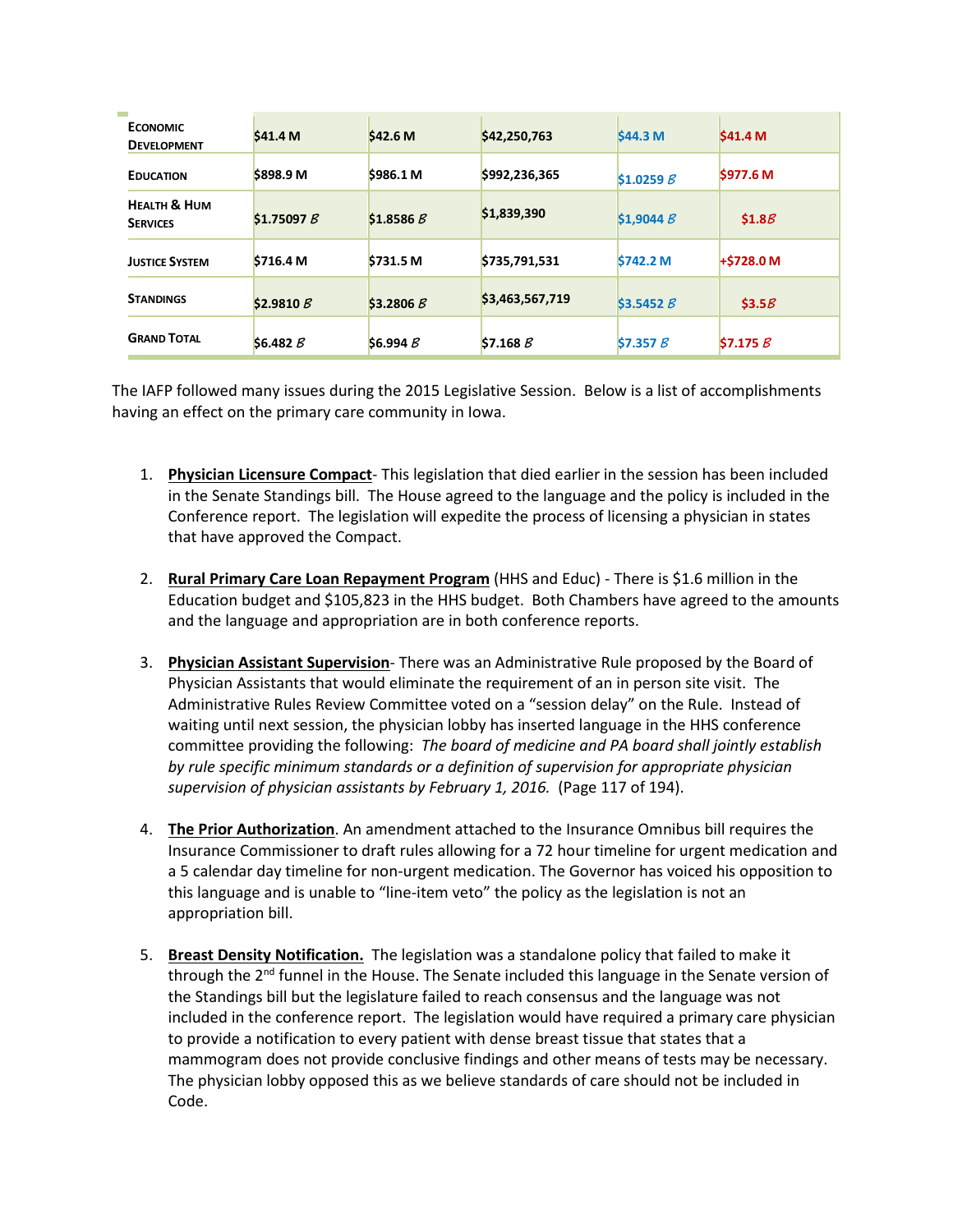- 6. **Fireworks** legislation passed the House Chamber two weeks ago and passed out of Senate Ways and Means committee earlier this year. Met with fierce opposition in the Senate, the bill failed to be a part of the end of session negotiations.
- 7. **Telehealth payment parity.** Iowa was 1 of 4 states that had no policy for telehealth payment. The HHS Conference report provides that telehealth procedures, diagnosis or consultations that could be done face to face for Medicaid patients shall be reimbursed at the same level (page 41 of 194).
- 8. **Firearms** The language amended onto the House Standings bill included all of the gun provisions in SF 427's house amendment. These provisions include 1) legalization of silencers, 2) elimination of the 3 day wait period to buy a handgun, 3) creating barriers to view the gun permit database, 4) eliminating the age restriction to own possess and shoot a handgun (current age is 14). None of these provisions survived the negotiations.
- 9. **1st Five**. The HHS budget provides funds to expand the 1st Five program to an additional 13 counties, bringing the total number of counties served by this program to 62. 1st five ensures that all children from birth to age 5 can access screening for developmental and social-emotional delays, and receive referral for support and health services.
- 10. **Children's Health and Wellbeing Workgroup**. This language directs the Department of Human Services, in consultation with the departments of Public Health and Education, to facilitate a workgroup of stakeholders to study and make recommendations concerning the health and wellbeing of children in Iowa. Issues to be considered include developing a strategic plan for data systems to report the status of the health and wellbeing of children, creating a comprehensive system of care for children that incorporates adverse childhood experiences (ACEs) and extreme poverty across various disciplines, mental health services, building interdepartmental awareness of ACEs and poverty, childcare quality and affordability, and community partnerships. The group is directed to review the Children's Defense Fund report on the state of America's children, and develop proactive strategies across state systems to address the most complex needs of children's health and wellbeing. A report is due to the Governor and Legislature by December 15, 2015.
- 11. **Mental Health Institutes -** This budget reversed Governor Branstad's decision to close the Mental Health Institutes at Mount Pleasant and Clarinda. The bill fully funds the State's Mental Health Institute at Mount Pleasant, restoring adult acute mental health services and inpatient dual diagnosis substance use disorder services. Current services at the Mental Health Institute at Clarinda are phased out through December 15, 2015. The DHS is directed to issue a request for proposals to contract with a private nursing facility to operate a 15-bed facility for hard to place persons due to aggression or other psychological conditions.
- 12. **Medicaid Oversight**. The HHS budget creates a Medicaid oversight committee that will provide a public venue to review and recommend improvements to the Governor's plan to privatize nearly all Medicaid services. Additionally, a Medicaid ombudsman program is established to ensure that impacted Iowans can navigate the new system and access advocacy services in cases where medical or support services are arbitrarily denied. (Page 85 of 194)